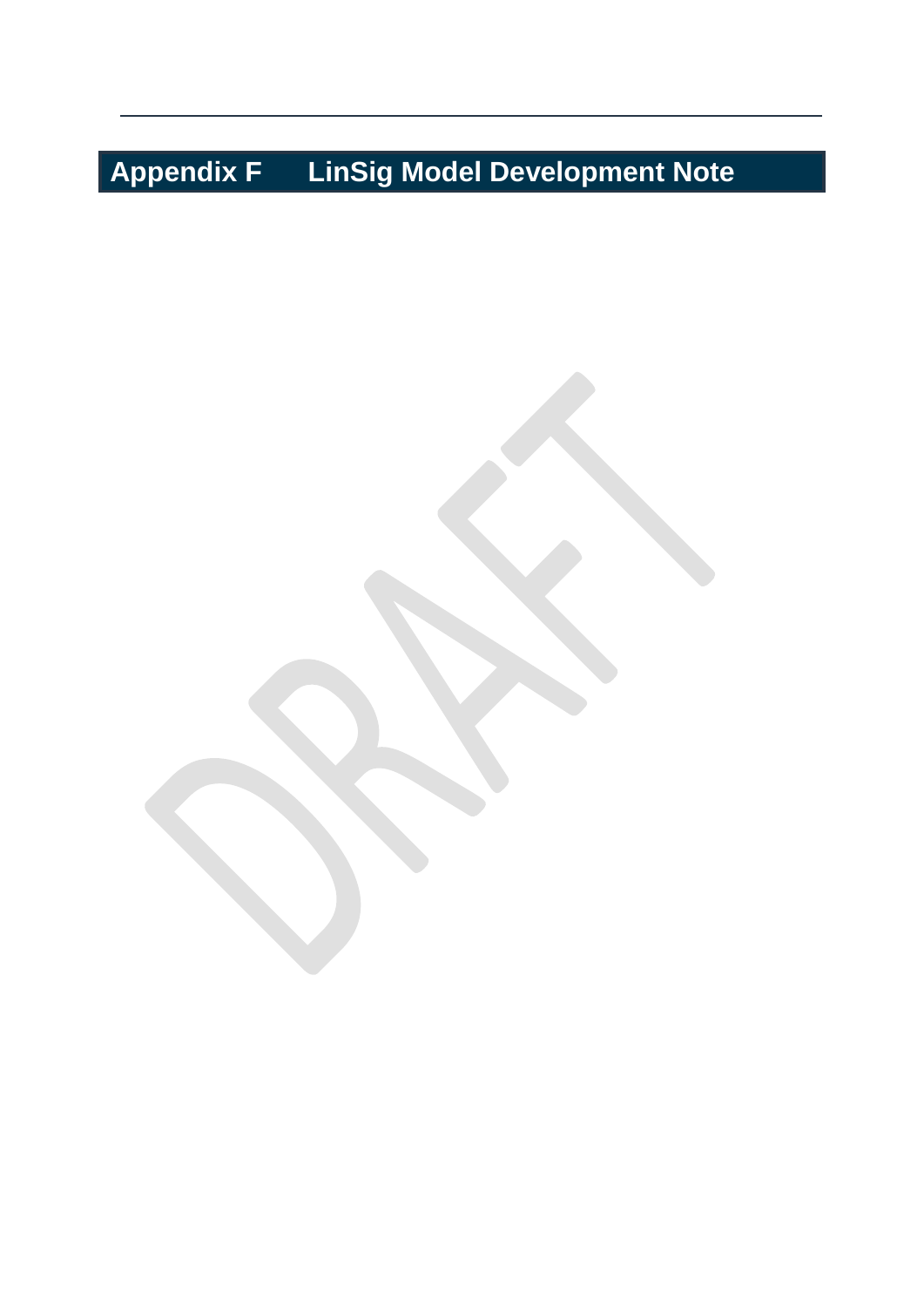

| Subject:         | <b>Model checking and calibration</b> |
|------------------|---------------------------------------|
|                  | <b>Prepared By:</b> Jerry Hargreaves  |
| Date:            | $21 - 09 - 15$                        |
| Note No:         | 28085/TN001                           |
| Job No:          | 28085 / 1004                          |
| <b>Job Name:</b> | <b>Brentwood</b>                      |

#### **Introduction**

This note has been prepared to demonstrate how the model calibration process has been carried out on a series of LINSIG models (base 2012) for a local infrastructure development plan for Essex County Council. The LINSIG models have been prepared to represent the on-site junction / traffic conditions of the signalised junctions at busy peak hour periods. The calibration process has made use of on-site geometric measurements, controller data information and video survey footage for the morning and evening weekday peak hours.

The purpose of the LINSIG models is to assess the existing capacity of the junctions and to test the impact of additional traffic growth and new Development within the local area. A wider Infrastructure Development Plan document in supporting the local plan process will be submitted with this note to Essex County Council, outlining the current and future traffic conditions.

## **LINSIG Assessment Tests**

The AM (08:00 - 09:00) and PM (17:00 – 18:00) peak hours are considered to be the worst periods for traffic generated by the development site and the traffic impact on the junctions. The LINSIG base models outlined in this note have been calibrated for these time periods only and do not reflect the signal timings / operation for other times of the day.

#### **Junctions Modelled**

- Junction 1 Chelmsford Road / Shenfield Road
- Junction 8 Ingrave Road / Middleton Road / Seven Arches Road
- Junction 10 A1023 High Street / Weald Road / Kings Road
- Junction 17 A 1023 London Road / Mascalls Lane / Spital Lane
- Junction 18 Warley Hill / Eagle Way / Mascalls Lane
- Junction 23 Lower Dunton Road / Westmayne

J:\28085 - DR - Brentwood\Transport\Working Documents\Reports & Presentations\Technical Notes\Appendix B Linsig Model Calibration.docx

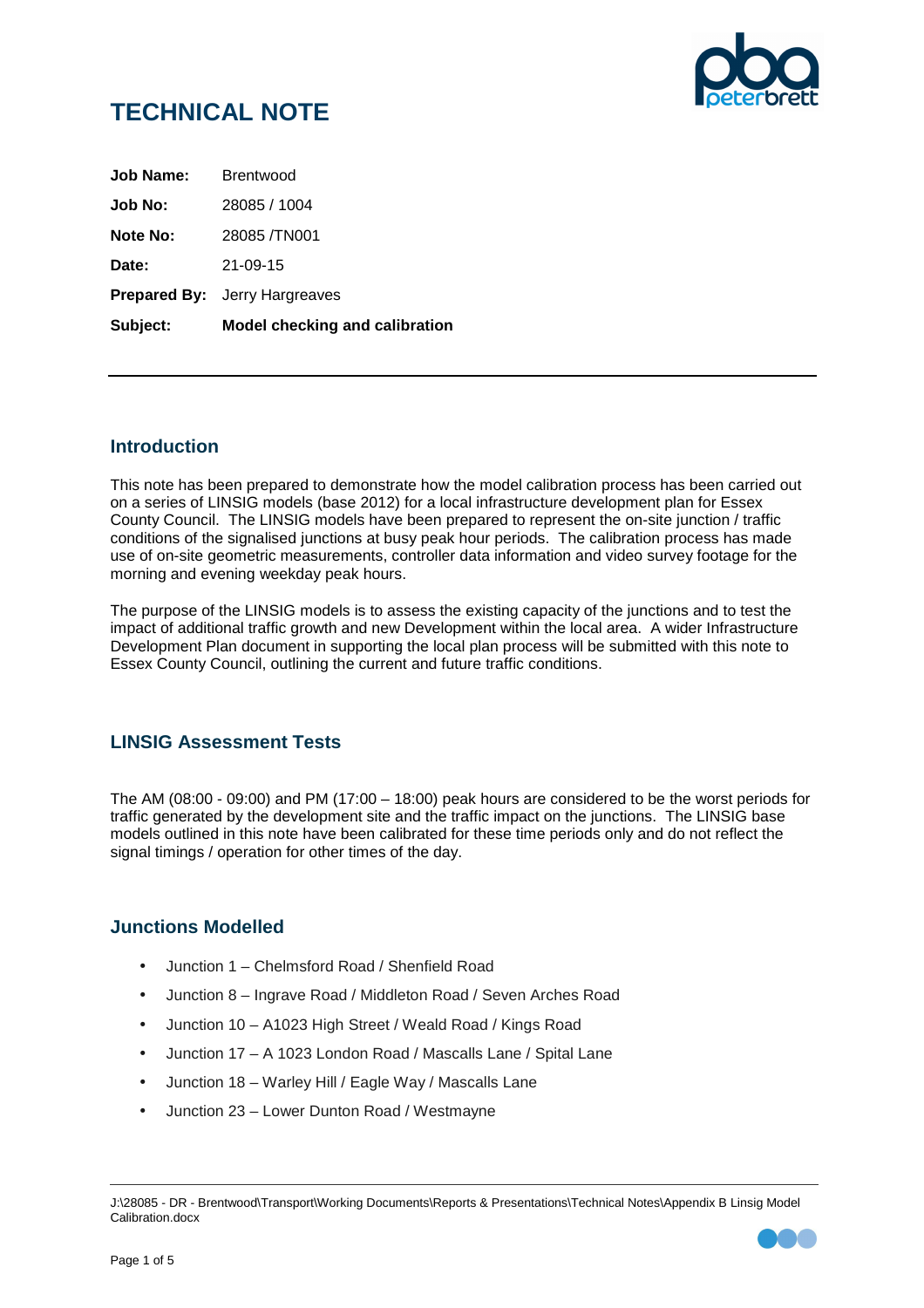



#### **Data used for calibration**

- Controller / signal data obtained from Essex County Council
- Video recordings of the above junctions (except junction 23 no video recordings available) carried out on 12<sup>th</sup> November 2012.
- Modelled traffic flows these have been taken from the Transport Assessment Report
- On-site measurements of junction geometry  $(03<sup>rd</sup>$  July 2014)

#### **Network Settings and Network Layout**

Network settings have been kept unchanged from the LINSIG defaults.

The models consist of six standalone signalised junctions and associated pedestrian crossing **facilities** 

Short Lanes: have been used to represent the flared approaches to the junctions to reflect on-site measurements (for measurements refer to document ..\.\Calculations\Junction Modelling Network A.xlsx). Other aspects of the network layout have been coded according to observations from the survey video footage.

#### **Lane Data**

Lane data has been derived from measurements taken from O/S mapping or from on-site measurements taken on 3<sup>rd</sup> July 2014. To reference these measurements refer to document ..\..\Calculations\Junction Modelling Network\_A.xlsx).

Lane lengths: only the relevant flare lengths have been changed from the default 60 metres

Saturation flows: these have been derived using the geometric measurements and RR67. For signalised pedestrian crossings, a default value of 1800 pcu/hr has been used.

Controlling phases and controller: according to Timing Sheets provided by Essex County Council.

Multi-lanes: have not been used.

Start & end displacements: default values have been used.

Queue de-sliver: not required.

Ignore random delay: disabled – random delay has been considered in all lanes.

#### **Connector Data**

Cruise time: since the models represent isolated junctions and the networks are relatively small, cruise times have been calculated using a cruise speed of 20kph and the distance to clear the junction.

Platoon dispersion behaviour: default value of 35.

J:\28085 - DR - Brentwood\Transport\Working Documents\Reports & Presentations\Technical Notes\Appendix B Linsig Model Calibration.docx

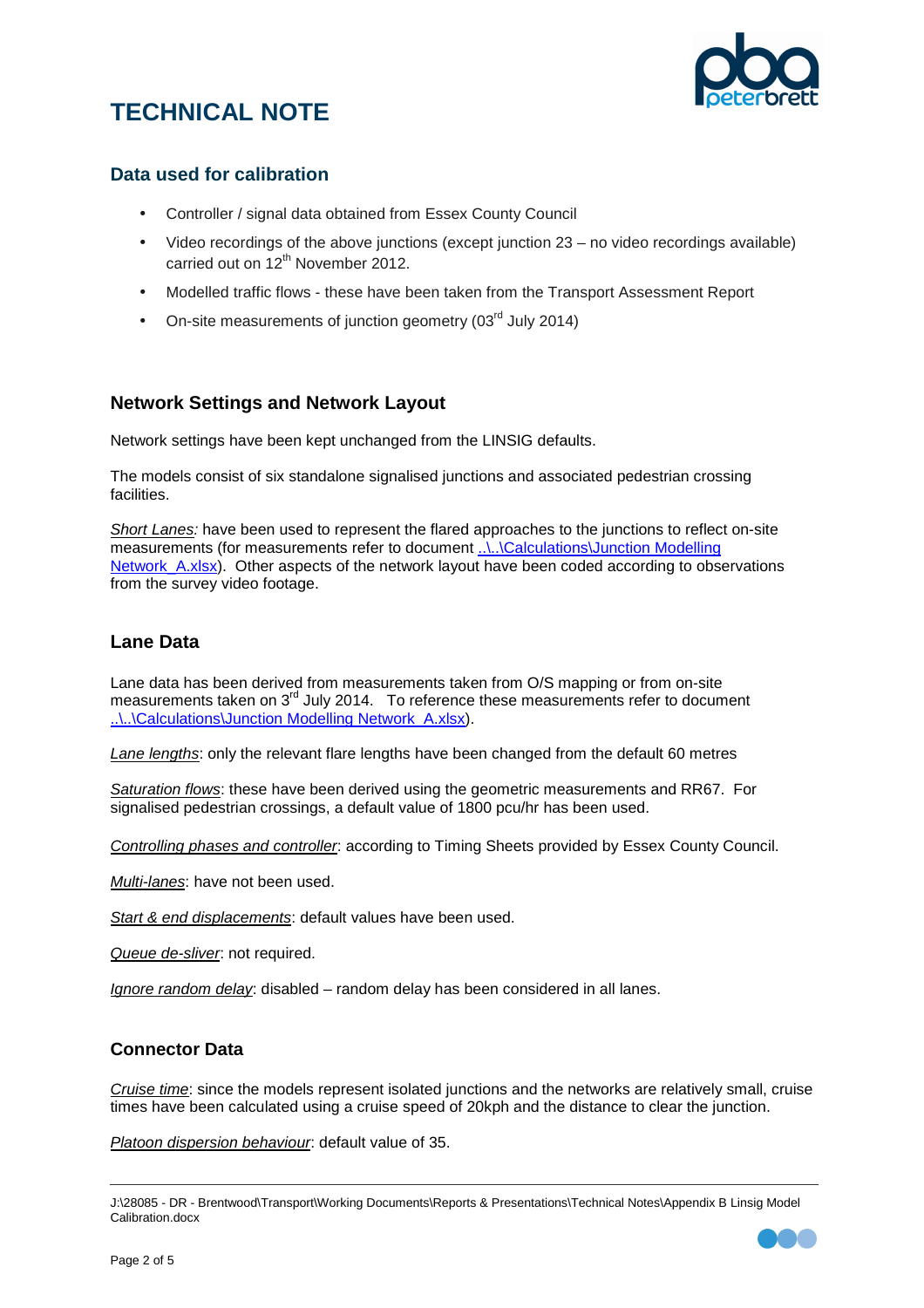

## **Controller Data**

All items coded according to the following Essex County Council Signal Timing Sheets:

- Junction 1 Ref. 09J09: Issue 1.0.1 last modified 20/05/10
- Junction  $8 \text{Ref. } 09J2$ : Issue  $5.0.24 \text{last modified } 11/08/03$
- Junction 10 Ref. 09J01: Issue 1.2.7 last modified 07/07/09
- $\bullet$  Junction 17 Ref. 09J04: Issue 0.15.23 last modified 20/05/10
- Junction 18 Ref. 09J11: Issue 0021– last modified 23/10/01
- Junction 23 Ref. Lower Dunton Rd / Westmayne: Issue 0002 last modified 13/12/94

Controller Name & SCN: as per timing sheets provided by Essex County Council.

Controller Type: MSL, MTC, UTC Controller with integral facility.

Treat Phase Minimums as …: treated as controller minimums.

Allow multiple stage streams: the junction operates using a single stage stream.

Non-standard filters: unchecked.

#### **Phase Data**

All items coded according to the Essex County Council Timing Sheets mentioned above (ref, Controller data).

#### **Lane Behaviour & Control Data**

#### Signalised / give-way control:

- Junction 1 there are no give way movements within the signal operation.
- Junction 8 Give way right turn movements on all approaches. Opposing lane parameters set to JCT recommendations for RT traffic within signalised junctions. Storage and clearance in front of stoplines based on observations.
- Junction 10 Give way right turn movements on all approaches. Opposing lane parameters set to JCT recommendations for RT traffic within signalised junctions. Storage and clearance in front of stoplines based on observations.
- Junction 17 Give way right turn movements on all approaches. Opposing lane parameters set to JCT recommendations for RT traffic within signalised junctions. Storage and clearance in front of stoplines based on observations.
- Junction 18 Give way right turn movements on Warley Road north and southbound approaches. Opposing lane parameters set to JCT recommendations for RT traffic within signalised junctions. Storage and clearance in front of stoplines based on observations.
- Junction 23 there are no give way movements within the signal operation.

Clear conflict: kept as recommended value 2 seconds for all junctions.

J:\28085 - DR - Brentwood\Transport\Working Documents\Reports & Presentations\Technical Notes\Appendix B Linsig Model Calibration.docx

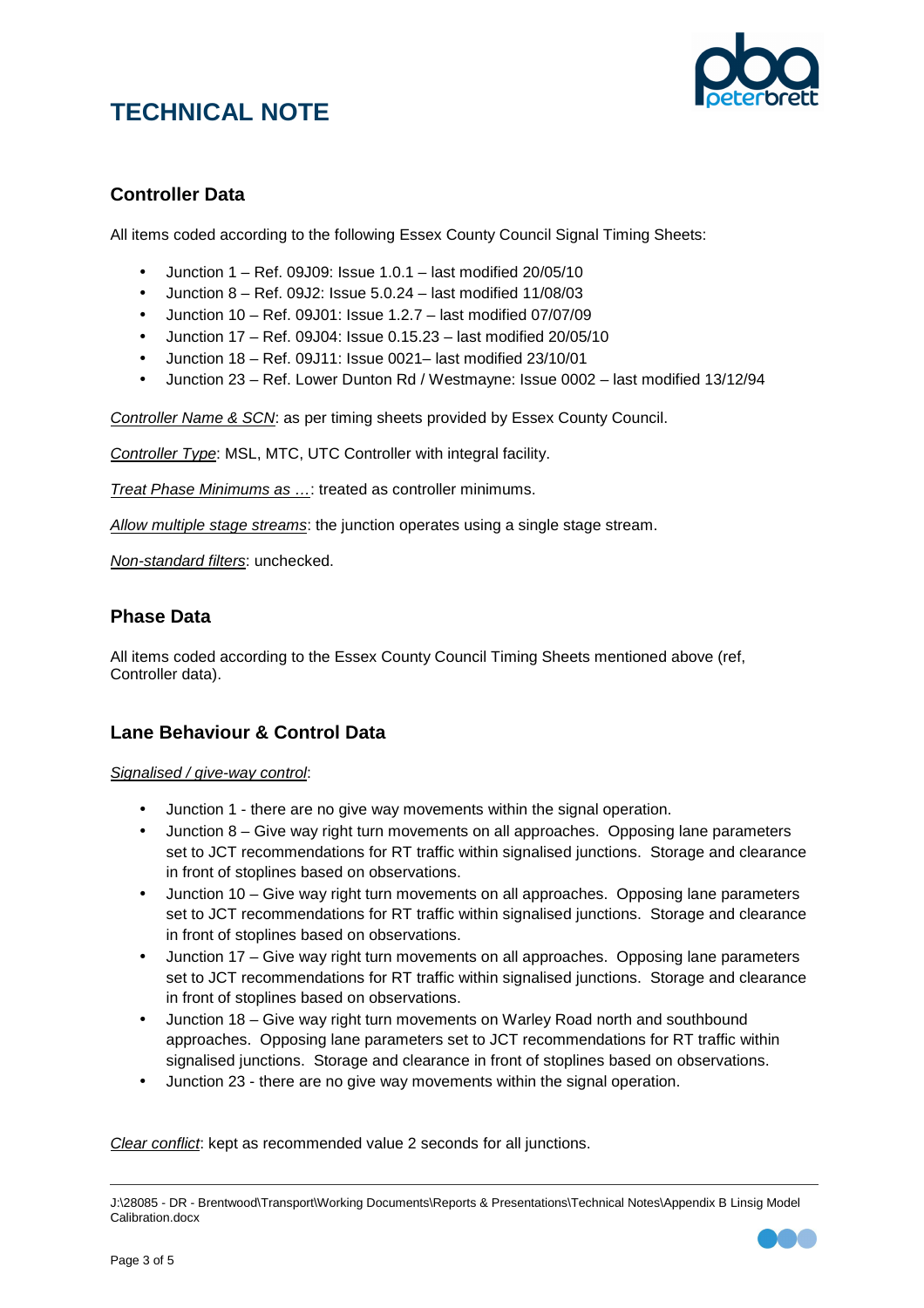

#### **Intergreen & Interstage Data**

All items coded according to the Essex County Council Signal Timing Sheets above (ref, Controller deta).

## **Stage Sequence and Signal Timings**

From examination of the junction operation in the morning and evening peak hours using the video footage, the cycle time, stage sequences and phase timings have been adjusted in the model to accurately represent the observed signal timings. The following table indicates information obtained from the observations:

| <b>Junction</b> | <b>Cycle Time</b>                                                                                             | <b>Phases</b>                                                                                                                                                                   | <b>Stages</b>                                                                                                                                                                                     | <b>Comments</b>                                                                                                           |
|-----------------|---------------------------------------------------------------------------------------------------------------|---------------------------------------------------------------------------------------------------------------------------------------------------------------------------------|---------------------------------------------------------------------------------------------------------------------------------------------------------------------------------------------------|---------------------------------------------------------------------------------------------------------------------------|
| Junction 1      | AM Peak - 51 cycles<br>Average $= 70$ secs<br>PM Peak - 58 cycles<br>Average $= 60$ secs                      | Phases A, B, C, D, E<br>called every cycle<br>Phase F (ped) called<br>AM - 9 times / hr<br>PM - 2 times / hr<br>Phase G (ped) called<br>AM - 26 times / hr<br>PM - 7 times / hr | Stages 1, 2, 5 called every<br>cycle<br>Stage 3 never called<br>Stage 4<br>AM - called every 2 cycles<br>PM - called every 4 cycles<br>Stage 6<br>AM - called every 4 cycles<br>$PM - not called$ | Cycle times, phase<br>times and stage<br>sequences have been<br>adjusted in the model<br>to reflect on-site<br>conditions |
| Junction 8      | AM Peak – 36 cycles   Phases A, B, C, D<br>Average $= 100$ secs<br>PM Peak - 31 cycles<br>Average = 115 secs  | called every cycle<br>Phase E, F, G, H (ped<br>stage) called<br>AM - 26 times / hr<br>PM - 18 times / hr                                                                        | Stages 1, 3 called every<br>cycle<br>Stage 2<br>AM - called 3 in every 4<br>cycles<br>PM - called every 2 cycles                                                                                  | Cycle times, phase<br>times and stage<br>sequences have been<br>adjusted in the model<br>to reflect on-site<br>conditions |
| Junction 10     | Average $= 85$ secs<br>PM Peak - 38 cycles<br>Average $= 95$ secs                                             | AM Peak - 42 cycles   Phases A, B, C, D, E<br>called every cycle<br>Phase F, G, H, I, J<br>(ped stage) called<br>AM - 31 times / hr<br>PM - 29 times / hr                       | Stages 1, 33 called every<br>cycle<br>Stage 2 never called<br>Stage 4<br>AM - called 3 in every 4<br>cycles<br>PM - called 3 in every 4<br>cycles                                                 | Cycle times, phase<br>times and stage<br>sequences have been<br>adjusted in the model<br>to reflect on-site<br>conditions |
| Junction 17     | AM Peak - 46 cycles   Phases B, C, D, E,<br>Average $= 80$ secs<br>PM Peak - 39 cycles<br>Average $= 90$ secs | F,G called every cycle<br>Phase A (ped stage)<br>called<br>AM - 7 times / hr                                                                                                    | Stages 1, 2, 3 called every<br>cycle<br>Stage 4<br>AM - called 3 in every 4<br>cycles                                                                                                             | Cycle times, phase<br>times and stage<br>sequences have been<br>adjusted in the model<br>to reflect on-site<br>conditions |

J:\28085 - DR - Brentwood\Transport\Working Documents\Reports & Presentations\Technical Notes\Appendix B Linsig Model Calibration.docx